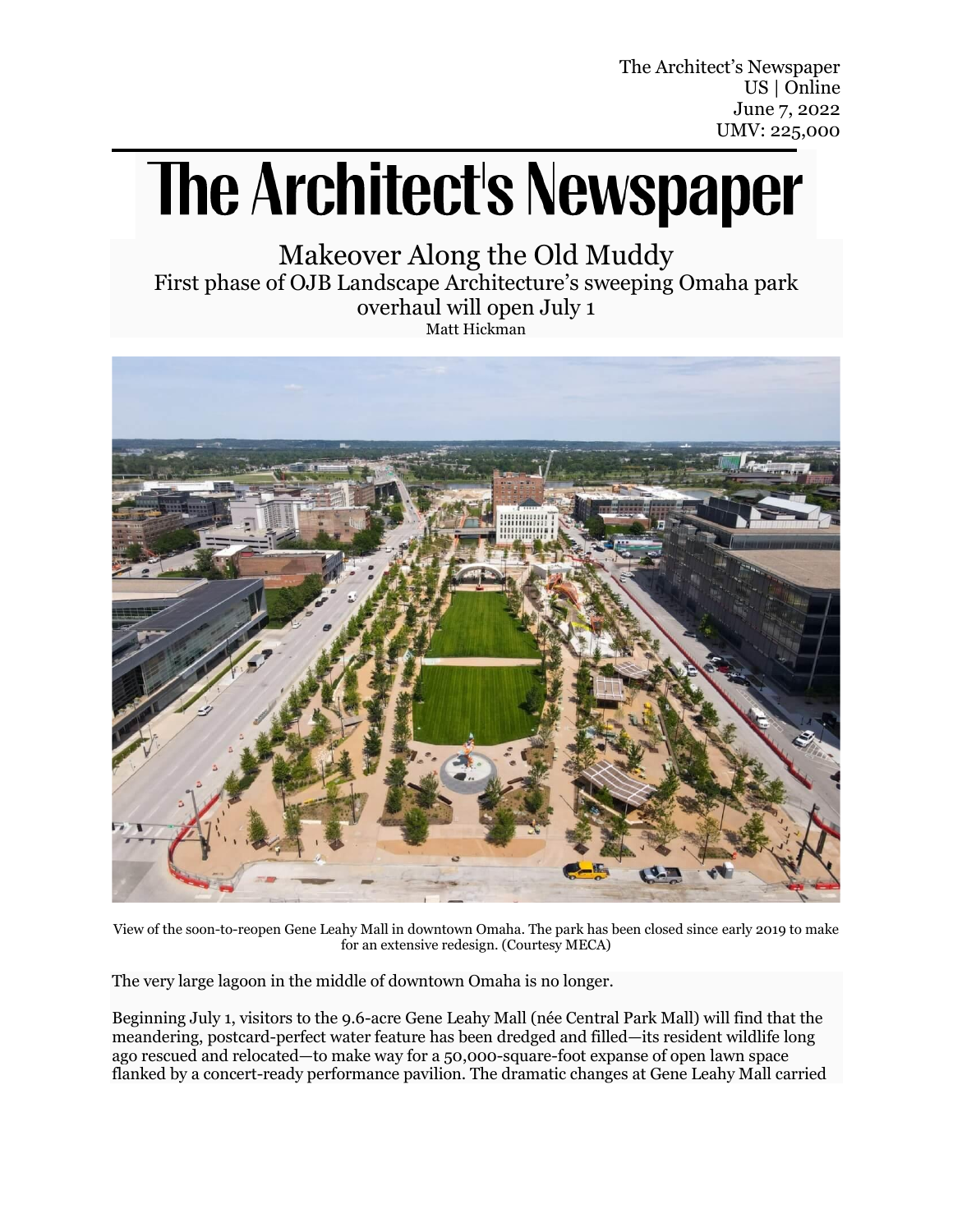out as part of a soon-to-be-publicly-unveiled redesign led by [OJB Landscape Architecture](https://www.ojb.com/) haven't been without [local pushback,](https://omaha.com/opinion/article_c6591d7c-aa3e-5256-a602-b18e08d6d3b3.html) particularly with concern to its scenic centerpiece lagoon. Yet downtown Omaha's [rectangular urban green space,](https://www.omahamagazine.com/2018/06/24/301862/goodbye-gene-leahy-mall) which first debuted in 1977 with a [design by](https://www.tclf.org/landscapes/gene-leahy-mall)  [Lawrence Halprin & Associates,](https://www.tclf.org/landscapes/gene-leahy-mall) necessitated a 21st century refresh following an extended period of underuse and neglect. As OJB put it, the [park](https://www.archpaper.com/tag/parks/) had long grappled with "difficult access and activation issues."

While the lagoon is now a memory, this isn't to say that the *new* [Gene Leahy Mall](https://www.ojb.com/work/the-riverfront/) has been stripped of all the old hits. The beloved, jumbo-sized slides live on along with other "park artifacts," joined by a long list of new public amenities and attractions including smaller, interactive water features, a dog park, a sculpture garden curated by local arts nonprofit [KANEKO,](https://thekaneko.org/) a formal pond, a public plaza at 13th Street, shaded seating areas, amphitheater, pedestrian promenade linking downtown with the Old Market entertainment district, and a state-of-the-art playground described as "iconic" by OJB. Notably, the park has been regraded, elevating the once-sunken space roughly 13 feet to street level as a means of improving pedestrian access, enhancing neighborhood connectivity, and drawing people to the sprawling lawn, dubbed the Downtown Green, at its heart. Never an easy spot for largescale gatherings (the lagoon was always an obstacle, limiting public use) the reimagined Gene Leahy Mall "brings public activity back to the forefront," said OJB in a press statement announcing the park's much-anticipated, [pandemic-delayed](https://omaha.com/news/local/reopening-of-gene-leahy-mall-delayed-due-to-supply-chain-backlogs/article_9354f53e-82af-11ec-910f-579f0253d87a.html) July 1 opening.



The [Kristin Chenowith-headlined](https://omaha.com/news/local/kristin-chenoweth-to-headline-gene-leahy-malls-opening-concert/article_a8a31760-dc44-11ec-a44f-23748ccbad43.html) reopening of the transformed Gene Leahy Mall kicks off the phased unveiling of a larger park network that fuses Omaha's downtown core with the Missouri River. Dubbed the Riverfront Revitalization Project, the 72-acre urban open space project is one of the largest of its kind in the county and will be comprised of a trifecta of revitalized and newly interconnected parks when completed: the Gene Leahy Mall, first broke [ground in June 2019](http://www.omahameca.com/meca-riverfront-groundbreaking/) as the first phase of a master plan developed by OJB for Omaha's Metropolitan Entertainment & Convention Authority [\(MECA\)](http://www.omahameca.com/); [Heartland of America Park,](https://theriverfrontomaha.com/visit-the-riverfront/heartland-of-america-park/) which opened in 1990 at the old site of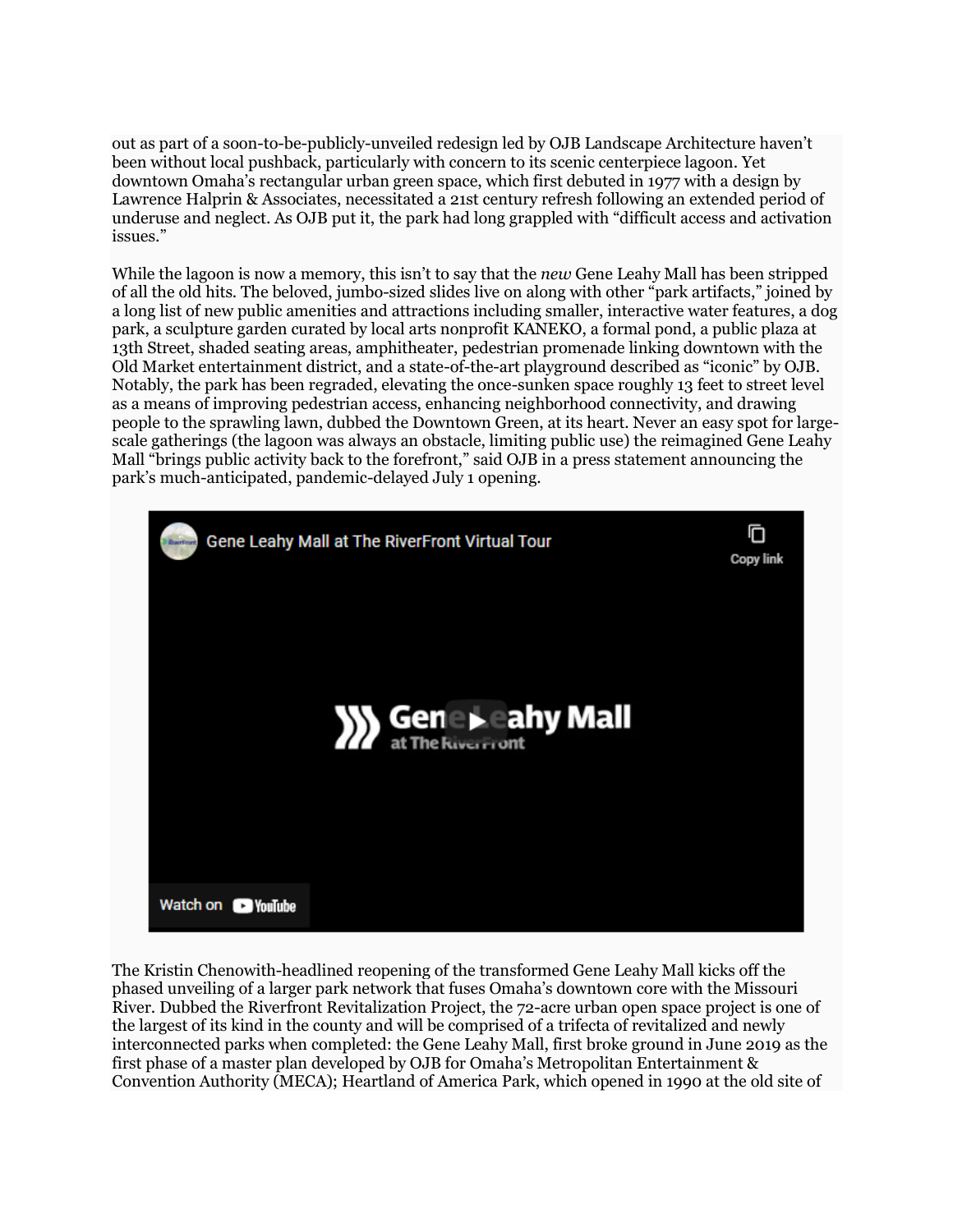the [Jobbers Canyon Historic District](https://omaha.com/archives/30-years-ago-this-month-jobbers-canyon-was-demolished-to-make-way-for-conagra/article_6d412bc7-d1c8-59ac-906f-ea4a2a44bf1a.html) and is the largest of the three components at 31 acres; and [Lewis and Clark Landing,](https://theriverfrontomaha.com/visit-the-riverfront/lewis-and-clark-landing/) a concrete-dominated, 23-acre space directly abutting the Missouri River. First opening in 2003, Lewis and Clark Landing is the newest and northernmost of the three parks and will reemerge from its redesign with a new playground, renovated marina, sand volleyball courts, and other features.

The trio of reimagined parks—Heartland of America Park and Lewis and Clark Landing are both set to reopen next year as part of subsequent project phases—have been collectively rechristened as [The](https://theriverfrontomaha.com/)  [RiverFront.](https://theriverfrontomaha.com/)



The bioswale adjacent to the Sculpture Garden at Gene Leahy Mall is filled with native and adaptive planting. (Courtesy MECA)

The \$322 million-plus Riverfront Revitalization Project is funded by a variety of public and private sources, including \$272.6 million in philanthropy generated by the nonprofit Downtown Riverfront Trust (DRT) and \$50 million from the City of Omaha. The DRT, established expressly to fund the construction and activation of The RiverFront, will finance maintenance and operations at the new park system for its first decade in existence with [MECA overseeing its management](https://mayors-office.cityofomaha.org/city-news/368-meca-to-manage-riverfront-parks-development) and all community-based programming.

"The history of concrete infrastructure that prioritized transportation in major metropolitan areas is now being rethought, and in its stead, we are seeing a boom in the construction and development of